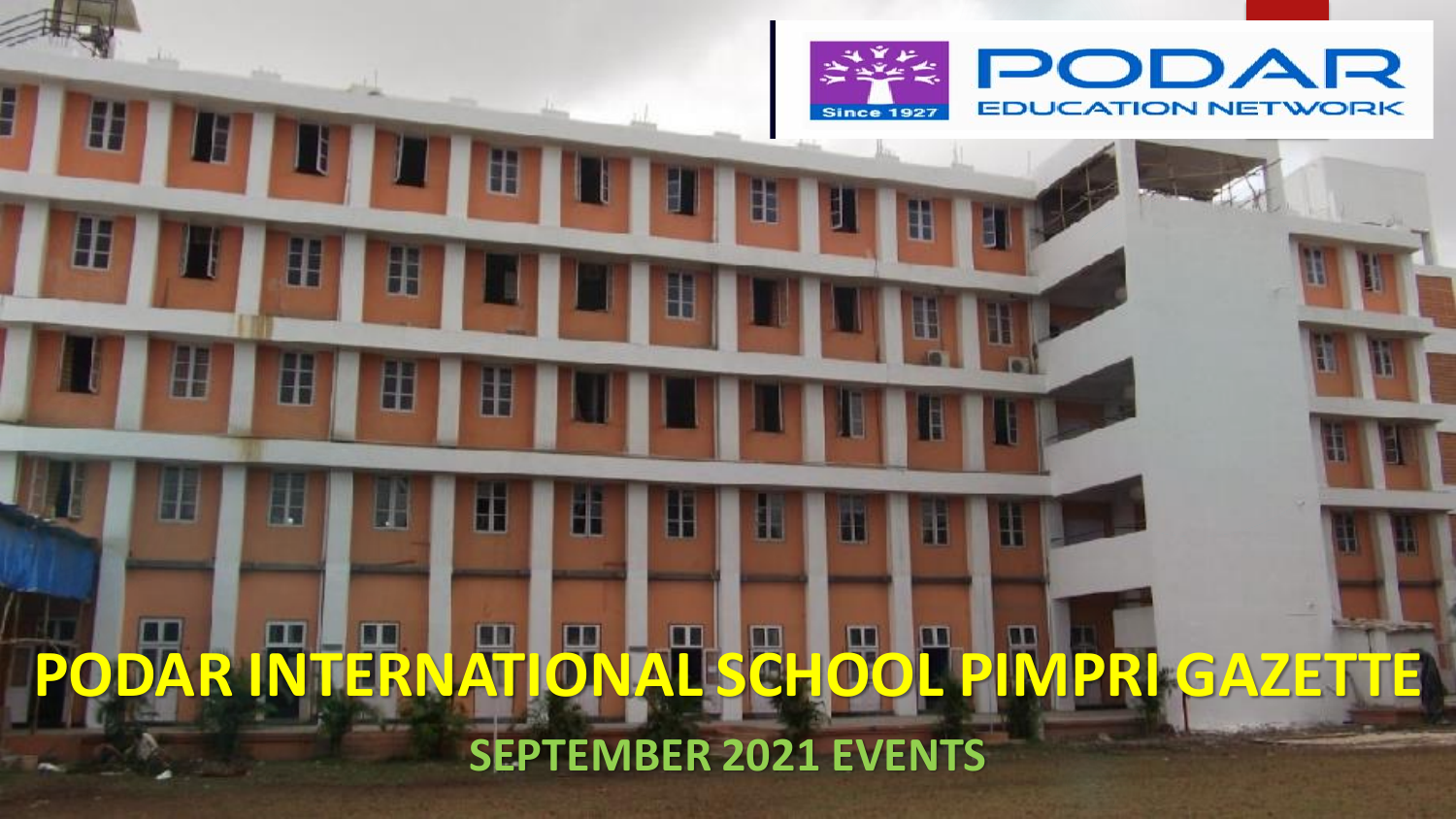#### **5 TH SEPTEMBER TEACHER'S DAY CELEBRATION ONLINE–**

The school teacher prepared a special assemble to convey the importance of teachers day in our country . The assembly was recorded and displayed in each class online during the first lecture .



The assembly included speech BY our respected Principal Mam .





It was followed by some lines said by our determined and diligent teachers .

Even the dance performed and the songs sung by the students on this occasion, inspired the whole class.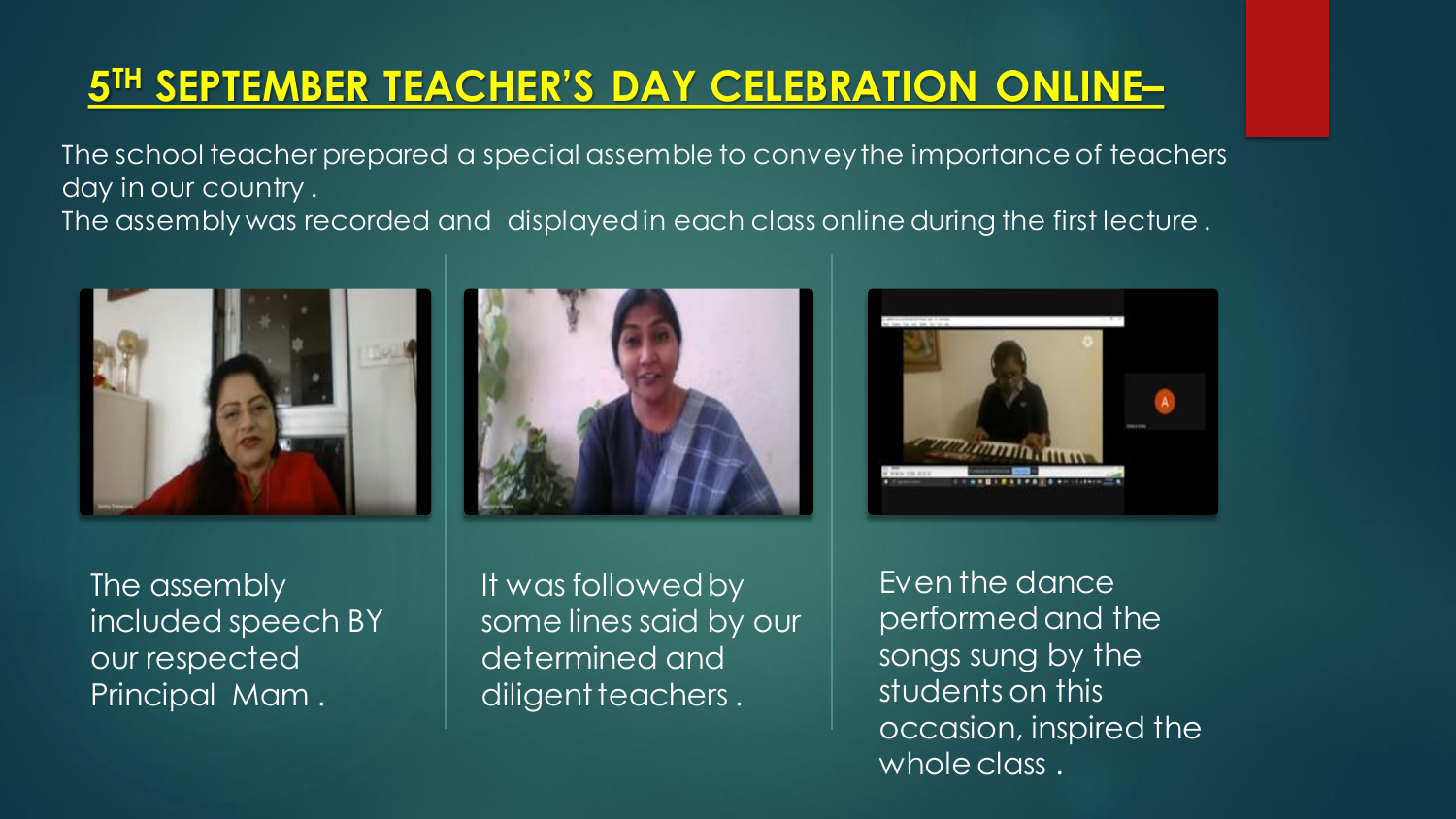### **JOY OF GIVING 4TH TO 6TH SEPTEMBER-**

The students were told about the problems faced by the poor people due to their poverty and were asked to donate, their unessential stuff to the ones in need in their neighborhood .



The students donated toys and games to the poor children near their home .

Some of them gave some bouquets and thank-you notes to the social helpers like doctor, watchmen and cleaners in their society .



Some were asked to acknowledge their parents for their love and help by creating charts and thank-you notes .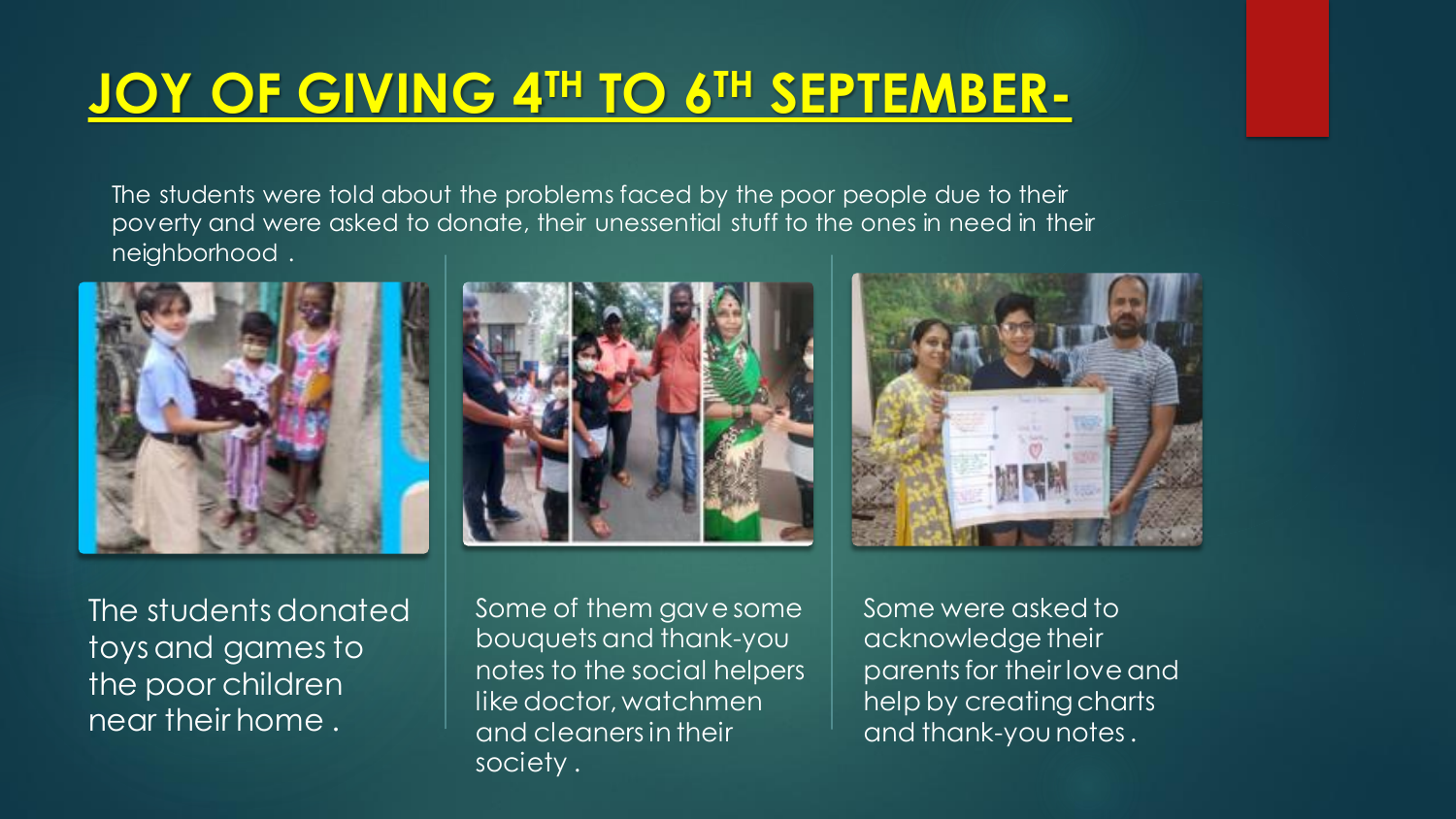### **HINDI DIWAS CELEBRATION 14THSEPTEMBER-**

14 सितंबर 1949 को संविधान सभा में **हिंदी** को राजभाषा का दर्जा दिया **गया** था। **हिंदी** के महत्व को बताने और इसके प्रचार प्रसार के लिए राष्ट्रभाषा प्रचार समिति के अनुरोध पर 1953 से प्रतिवर्ष 14 सितंबर को **हिंदी** दिवस के तौर पर मनाया जाता है।







▶ The honourable Principal Ma'am along with Hindi faculty members , briefed the students about the History of Hindi Diwas.

 $\blacktriangleright$  Students have shared the importance of Hindi Diwas in the form of essays , poems, hasya kavitaye. A few of them also shared the information about great poets and authors in Hindi.